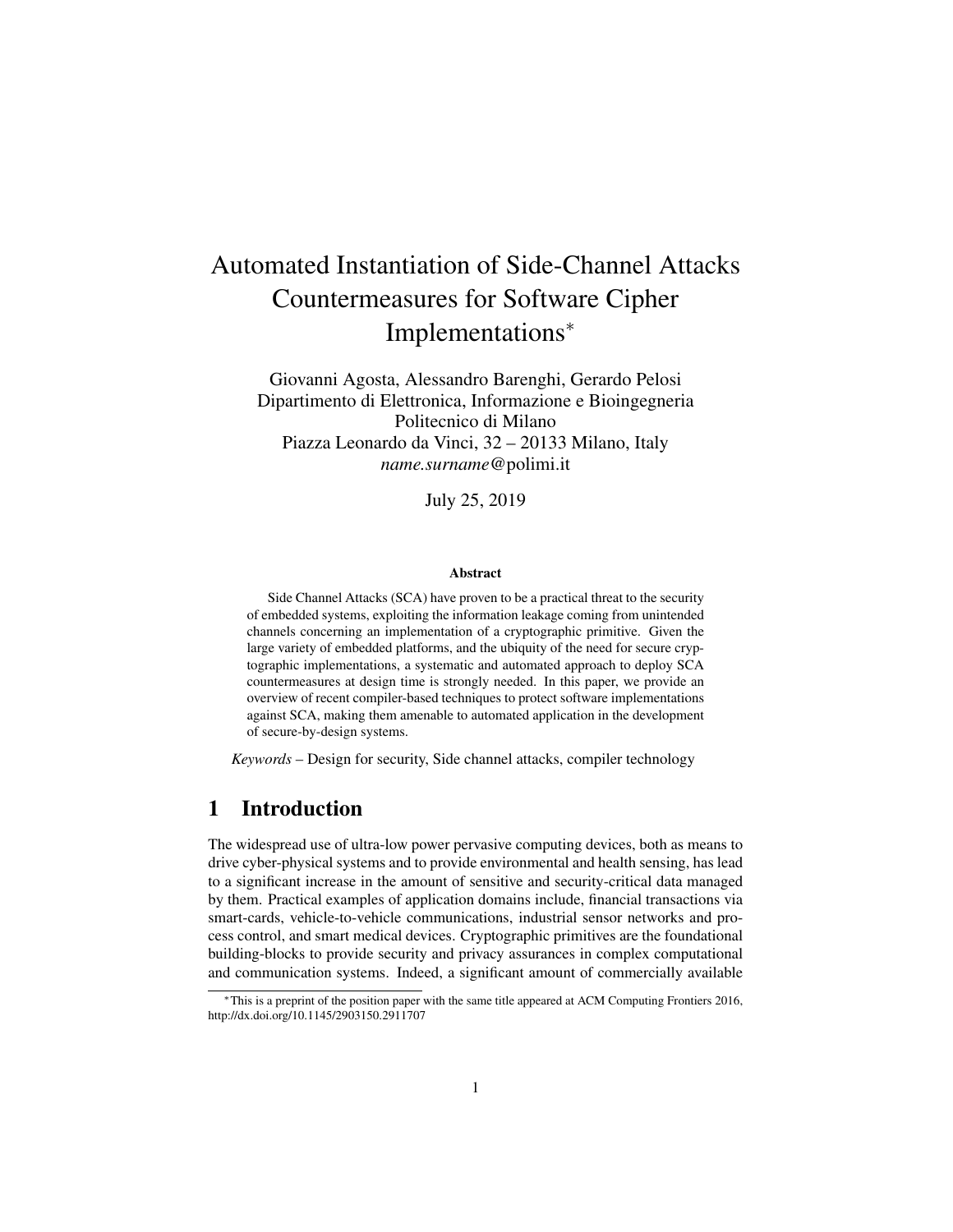embedded devices is either endowed with a hardware cryptographic primitive accelerator, or an optimized software library to provide data and communication security and privacy.

However, in such a scenario, an additional threat model with respect to the usual ones, opens up. An attacker may gain physical access to the target device and can effectively exploit such access as a further advantage. Preventing the adverse effects of such a threat model mandates a combined engineering effort in choosing cryptographic primitives which are sound from a theoretical standpoint and carefully implemented so that the large class of the so-called *implementation attacks* are warded off. The choice of sound primitives can be effectively performed picking them among the well scrutinized ones, which have been recognized as standards by international and national entities such as the ISO/IEC committee or the US National Institute of Standards and Technology (NIST), and choosing appropriate key lengths. By contrast, warding off implementation attacks is still a challenging issue, and thus have been a stimulating research topic.

The largest class of implementation attacks is represented by the so-called *sidechannel attacks* (SCAs), where the attacker exploits the information leakage happening on an unintended channel, typically an environmental parameter of the computation which is dependent on the computed data. Instances of such side-channels include energy consumption, execution timing or electro-magnetic (EM) emanations: all these environmental parameters provide enough information to infer the value of secret data intended to be stored within the device in an otherwise un-accessible way.

In this work, the focus is on energy consumption based SCAs against block cipher implementations, since open literature reports results of the successful breach of many systems employing them which range from electronic tickets [18], intellectual property protection schemes on large scale reconfigurable devices [22] to software implementations running on high end System on Chips (SoCs) endowed with a full fledged operating system [12].

Designing efficient and effective countermeasures against side-channel attacks is a topic which has received warm attention by the research community. Typically, countermeasures against the aforementioned threats involve modifying the cipher at either the algorithmic or the implementation level [4–6, 8], or changing the underlying hardware architecture so to suppress the side-channel leakage.

In particular, while several works tackled the problem of providing security oriented solutions for hardware designs [19, 23, 27], it is worth noting that a significant number of embedded systems are built on top of general purpose platforms, and thus rely on software-based encryption primitives. Software solutions provide a greater design flexibility, a feature which has been acknowledged by the standardized cryptographic protocols allowing a choice in the algorithms to be employed. Software-based security layers are also employed as a fall-back solution in case the hardware based ones are compromised, an increasing trend given the technological progress of integrated circuits debugging and testing tools [14].

A significant number of countermeasure strategies for software implementations of cryptographic primitives were proposed as tailored modifications to a given cryptographic primitive so that its computation would not directly depend on the input data and the secret parameters only. An alternate approach involves raising the technical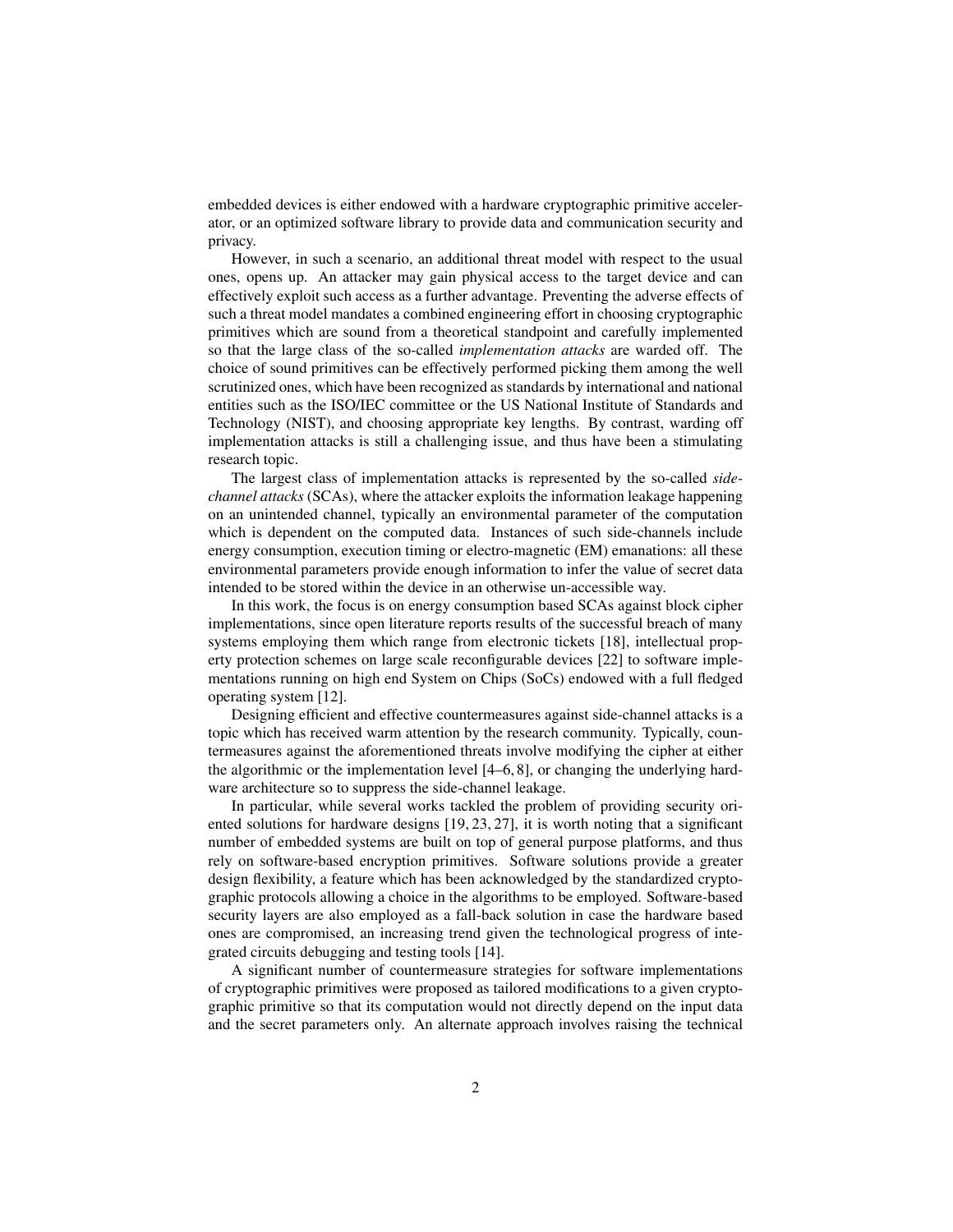difficulty of gathering proper measurements of the side-channel, effectively hiding the information sought by the attacker either inserting random delays in the computation, or performing useless operations with the sole purpose of providing a smokescreen for the useful ones [24].

The aforementioned strategies, albeit effective in foiling the efforts of the attacker, were typically implemented tailoring them for a specific hardware-software stack, with a significant number of them being encoded in assembly language. As a consequence, tackling the challenge of providing side-channel security to the wide variety of devices and architectures of modern embedded systems was particularly time consuming in terms of re-engineering effort. This represented a significant hindrance to the prompt adoption of such securization techniques on novel systems, due to the significant development time requirements.

In order to overcome the said hindrance, a need for the automated design time detection of side-channel vulnerabilities, and similarly the automated application of countermeasures had risen. The first works aimed at highlighting the extent of the information leakage on the energy consumption side-channel either employing direct measurements on the target platform [13], or performing a static analysis of the code at translation time [5]. Static analysis techniques have also proven successful in detecting faulty countermeasures for which  $\subset$  implementations are provided. In particular, in [17] the authors describe a Satisfiability Modulo Theorem solver to either state the correctness of a C implementation, or provide a counterexample in the form of a viable side-channel attack strategy.

Complementing the aforementioned solutions, which aim at discovering automatically the extent of the side-channel vulnerability, another line of research explored the automatic application of countermeasures to vulnerable portions of existing implementations. In [2, 5] the automatic application of countermeasures adding random values to the vulnerable portion of the computation of a software implemented block ciphers was realized as a set of passes in the LLVM compiler toolchain. Similarly, in [9] the automated application of hiding countermeasures to software implementations was investigated. In particular, such a study examines the possible schedules of block cipher instructions (at the level of LLVM intermediate representation), to execute the cipher instructions in a different (legitimate) sequence at each run of the primitive and minimize the computational overhead involved.

In addition to the automated application of existing countermeasures, in [4, 6] the authors proposed a substantially different, and automatically applicable, approach which changes dynamically the way a computation is performed, thus hindering the attempts at building a model of how the sensitive information is leaked on the sidechannel altogether. Finally, in [7], the authors propose to automatically insert plausible computations with fake keys to act as a bait for an attacker exploiting information leakage on the side-channel. Such an approach results in the attacker retrieving both the correct key and the fake ones with the same confidence, thus forcing him to attempt to breach the system with a possibly invalid key. Such an action can be detected, providing a way to spot an SCA attempt and actively react to it, e.g., by deleting the secret key from the device or rendering it inoperable.

The rest of the paper briefly introduces the framework of an energy based SCA, and describes the countermeasure strategies proposed. A review of the aforementioned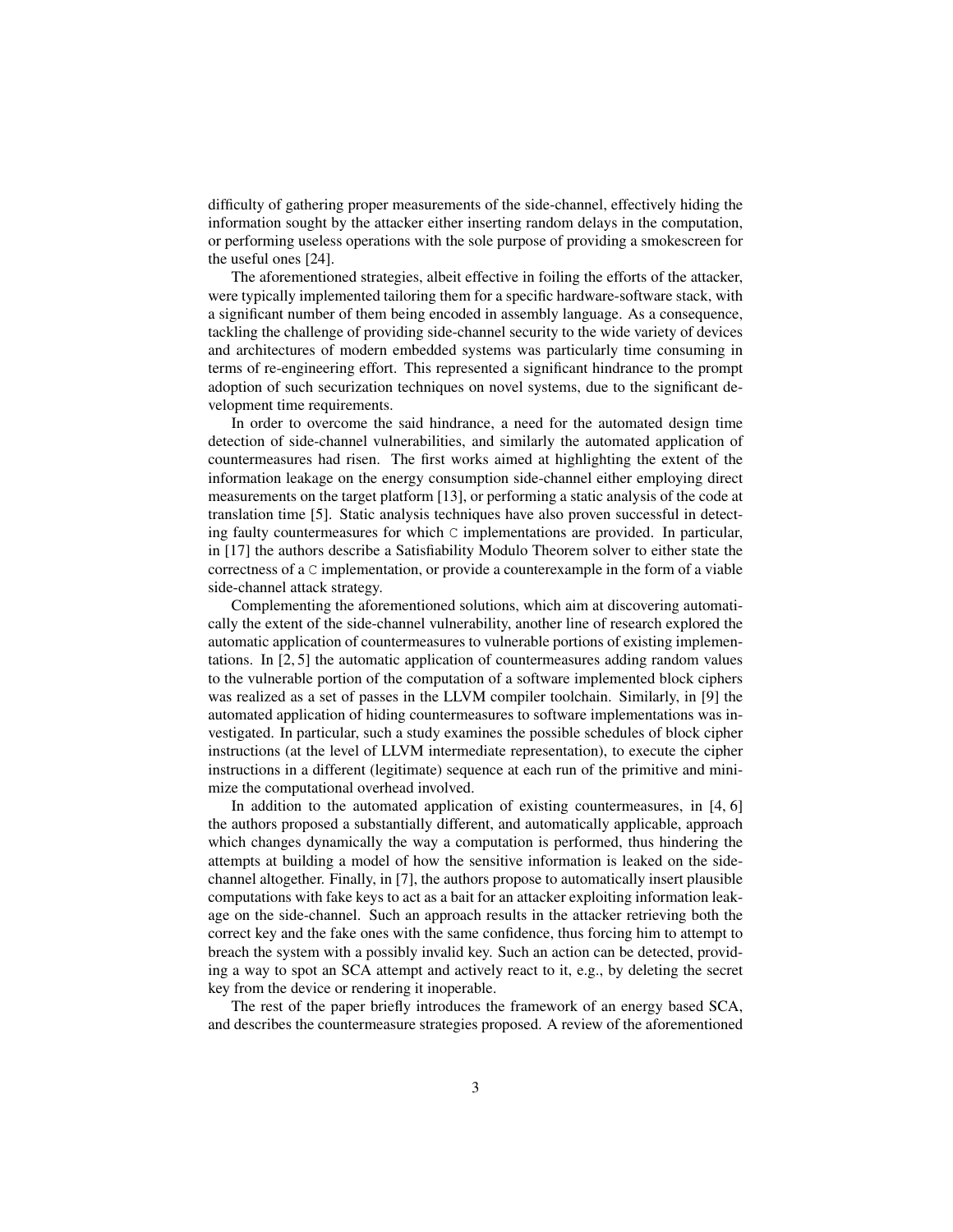recent approaches to automated countermeasure application at design time is then provided, highlighting their advantages and disadvantages.

## 2 SCAs and Countermeasures

The typical workflow of an energy consumption based SCA recovers the value of the secret parameter of a cipher (i.e., the secret key) one portion at a time. This is possible since, during a cryptographic computation, the algorithm combines the secret key bits with other input/intermediate values involving a limited quantity of the former at a time. The first step of the attack consists in measuring the energy consumption of the target device, while computing the cryptographic primitive on a large set of different (known) input messages. The measurements are performed either through inserting a shunt resistor on the supply line of the device or measuring the EM emissions radiated by it. Subsequently, an intermediate operation employing a small portion of the secret key is selected, and hypotheses on its results are made for each of the inputs fed to the circuit, and for each value the small key portion involved may take. Such hypotheses on the results are used to derive a sequence of predictions of the energy consumption for each possible value taken by the key portion. Finally, the predicted values are compared with the actual measured ones through the use of statistical means (e.g., linear correlation index or difference-of-means test) to find out which prediction fits best, thus inferring the correct value of the key portion involved. Countermeasures aimed at protecting cipher implementations are traditionally split in two large categories *hiding* and *masking* [24].

Hiding For software implementations, these strategies hinder the matching between the actual power measurements and the hypothesized consumption for each key-portion guess through rescheduling some instructions, permuting the sequence of accesses to lookup tables, or inserting random delays built out of dummy operations [16, 24, 26]. The effectiveness of the hiding countermeasures relies on the fact that the statistical test employed to determine the correct key guess is computed considering the side-channel measurements timewise. As a consequence, randomizing the point in time where a given instruction is computed causes samples from the side-channel measurement of an operation different from the targeted one to be misinterpreted as useful ones, effectively adding noise to the accuracy of the statistical test employed. The security margin provided by hiding countermeasures is typically quantified in terms of the increase in the amount of side-channel measurements caused by the added noise: such an increase is shown to be scaling as the square root of the number of unrelated operations performed in the same time instant as the one under attack.

Masking This countermeasure invalidates the correlation between the values employed to predict the power consumption and the actual values processed by the device [20, 24]. The principle is to add one or more random values (a.k.a., *masks*) to every sensitive intermediate variable occurring during the computation. Sensitive variables are the ones storing a value influenced by a portion of the cipher key (directly or indirectly). In a masked implementation, each sensitive intermediate value is repre-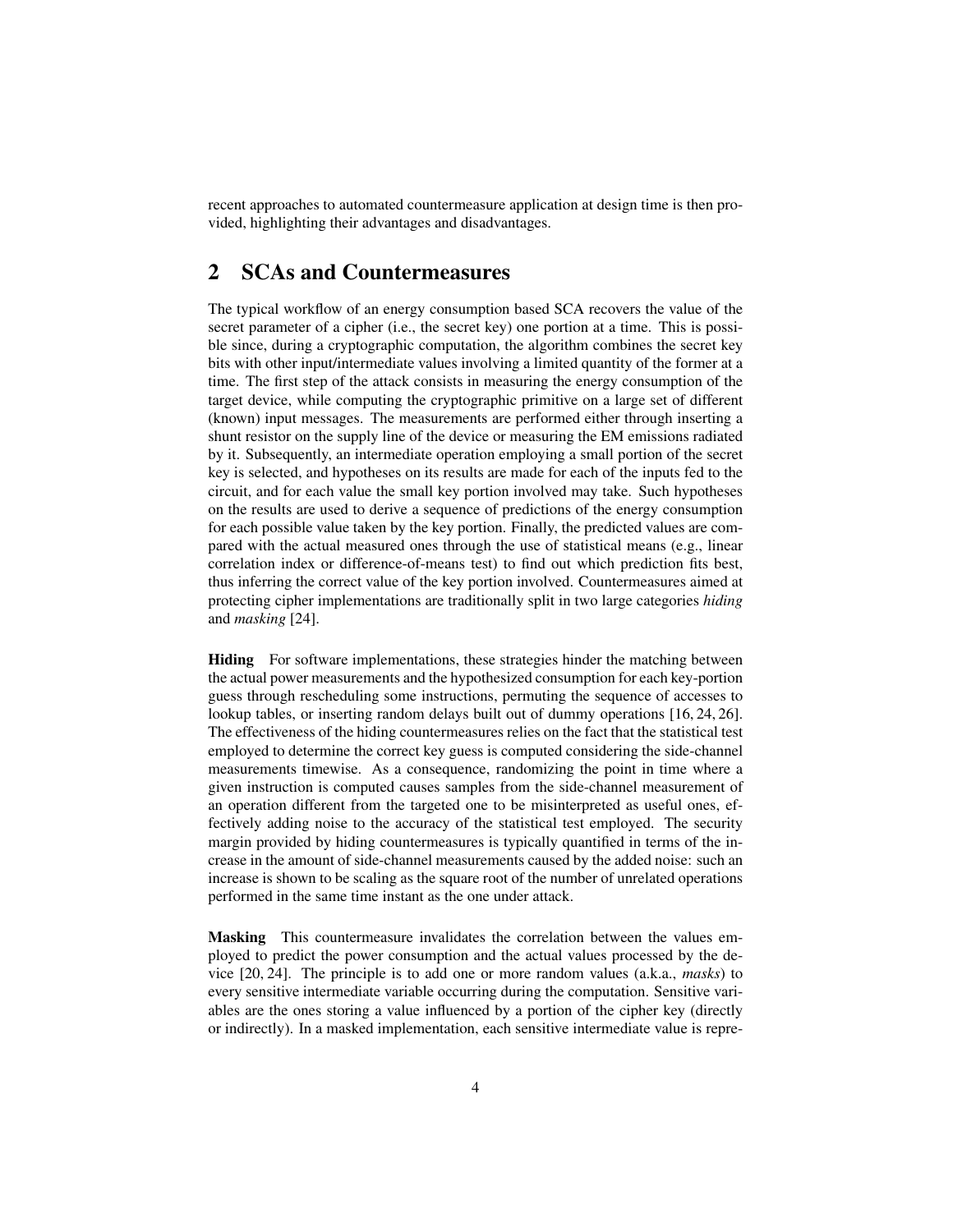

Figure 1: High level overview of the functioning of the three side-channel attack countermeasure strategies.

sented as split in a number of *shares* (containing both the randomized sensitive value and the masks employed), which are then separately processed. For example, the original sensitive value is xor-ed with s−1 random numbers. In this way the original value is put into a one-to-one correspondence with the set of s values (i.e., shares) needed to reconstruct it. The target algorithm is modified to perform the entire computation on the set of share-split values recombining them only at the end of the computation, as depicted in Figure 1a. This technique effectively hinders the attacker from formulating a correct power consumption model. Indeed, the instantaneous power consumption is independent from the original (non-masked) value, as unpredictable random values are newly generated at each execution of the algorithm. Typically, masking techniques are categorized by the number of masks, d, employed for each sensitive value, which is known as the *order* of the masking. A d-th-order masking can always be theoretically broken by a  $(d+1)$ -th-order attack. Such an attack exploits the combination of  $d+1$ measurements of the computations of different shares during the same cipher execution, to build a mask-independent power consumption model [24]. This in turn provides a tight upper bound to the capabilities of an attacker able to breach any  $d$ -th order masking scheme. In principle, the lower bound on the number of measurements needed to breach a generic masking scheme amounts to a single measurement, depending on the specific operation to be protected and the specific structure of protection scheme. Besides the theoretical upper limit imposed by the number of shares (i.e.,  $d+1$ ), open literature also provides instances of masking schemes where a lower bound tighter than 1 on the number of measurements is proven formally.

Provably Secure Countermeasures The first masking scheme providing a formally proven lower bound on the attacker effort was described by Ishai et al. [20], and is commonly referred to as *ISW masking* from the initials of the authors. A d-th order SCA resistant algorithm employing the ISW masking scheme provably requires the attacker to be able to perform a *d+1* measurements in order to breach the protection.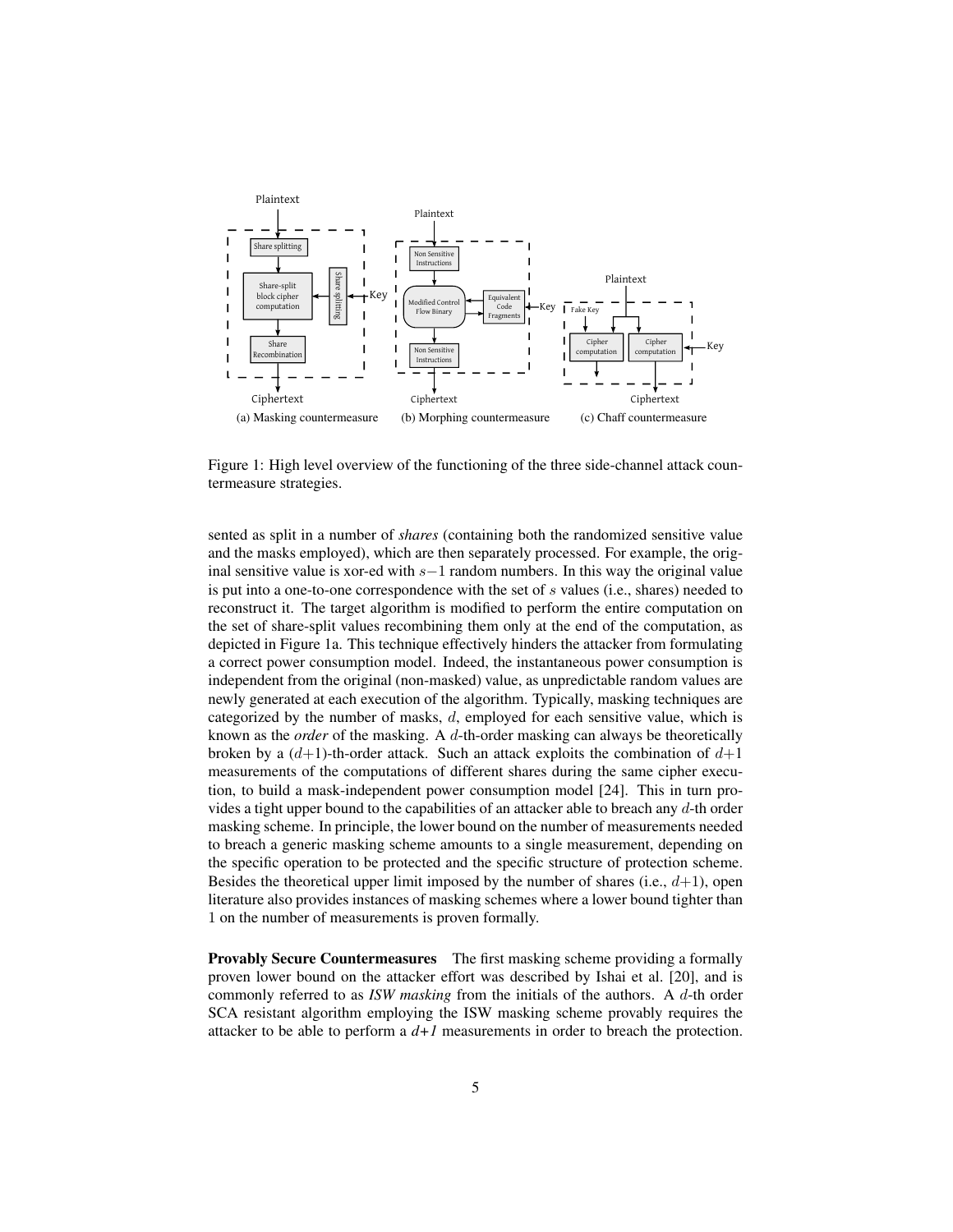| Op.s            | Complexity                                                | Ref.                                        |
|-----------------|-----------------------------------------------------------|---------------------------------------------|
| xor             | $3(d+1)$ xor                                              | [20]                                        |
| not.            | $1$ not.                                                  | [20]                                        |
| and             | $3d(d+1)$ xor $+2d^2+3d+1$ and                            | [20]                                        |
| or              | $3d(d+1)$ xor +<br>$+2d^2+3d+1$ and $+3$ not              | $a \vee b = \neg((\neg a) \wedge (\neg b))$ |
| table<br>lookup | $ld(3d+1) + 2d$ xor $+ld(d+1)$ store +<br>$+ld(d+1)$ load | [15]                                        |

Table 1: Complexity of bitwise masked operations as a function of the masking order  $d$  and lookup table size  $l$ 

At the beginning of the sensitive computation, the ISW masking scheme performs the splitting of the input values into  $s$  shares each. In particular, each input value is added, via xor, to s−1 random values to obtain the first share, while the random values themselves are considered as the remaining ones. To recombine all the shares of the result at the end of the computation, the ISW masking scheme simply adds all s of them together via xor. In order to perform the computation over share-split inputs the ISW masking provides a constructive method to transform the unprotected algorithm into a protected version, modeling it as a Boolean circuit. The method provides a strategy to rewrite every single bit Boolean and and not operations so that they are able to compute a result split in s shares starting from similarly s shared inputs. Although having a method for obtaining protected and and not operations is already sufficient in itself to implement any Boolean circuit (and thus obtain a protected form of any algorithm), it is possible to implement the protected xor operation in the ISW masking framework in a more efficient way than its simple Boolean expansion in a combination of ands and nots, exploiting the fact that the share-splitting is indeed performed via exclusive-or addition of random values. The ISW masking scheme provides security up to a d-th order attack, employing  $s=2d+1$  shares in its first formulation presented in [20], although the authors note that it is possible to reduce the number of shares down to  $s=d+1$ , while maintaining the same degree of protection. The threat model assumes an adversary able to acquire at most d simultaneous bit-level values during per clock cycle of the computation [20]. The scheme is proven to provide the indistinguishability of the  $d$  values obtained by the attacker from  $d$  randomly extracted values, thus providing perfect security of the computation against probing. Table 1 shows the computational costs to protect all common Boolean operations with the ISW masking, employing the modified scheme with  $s=d+1$  shares. Despite the possibility of rewriting any algorithm as a sequence of Boolean operations on its inputs, it is commonplace, for performance reasons, to implement computationally intensive functions as a lookup table where the inputs are employed to index the entry containing the result of the evaluation of the function on them. The only provably secure scheme providing a constructive framework to perform secure table lookups on share split values for any number of shares s is described in [15]. Such a scheme relies on share-splitting the entire tables computing s of them before each load operation is performed, adding fresh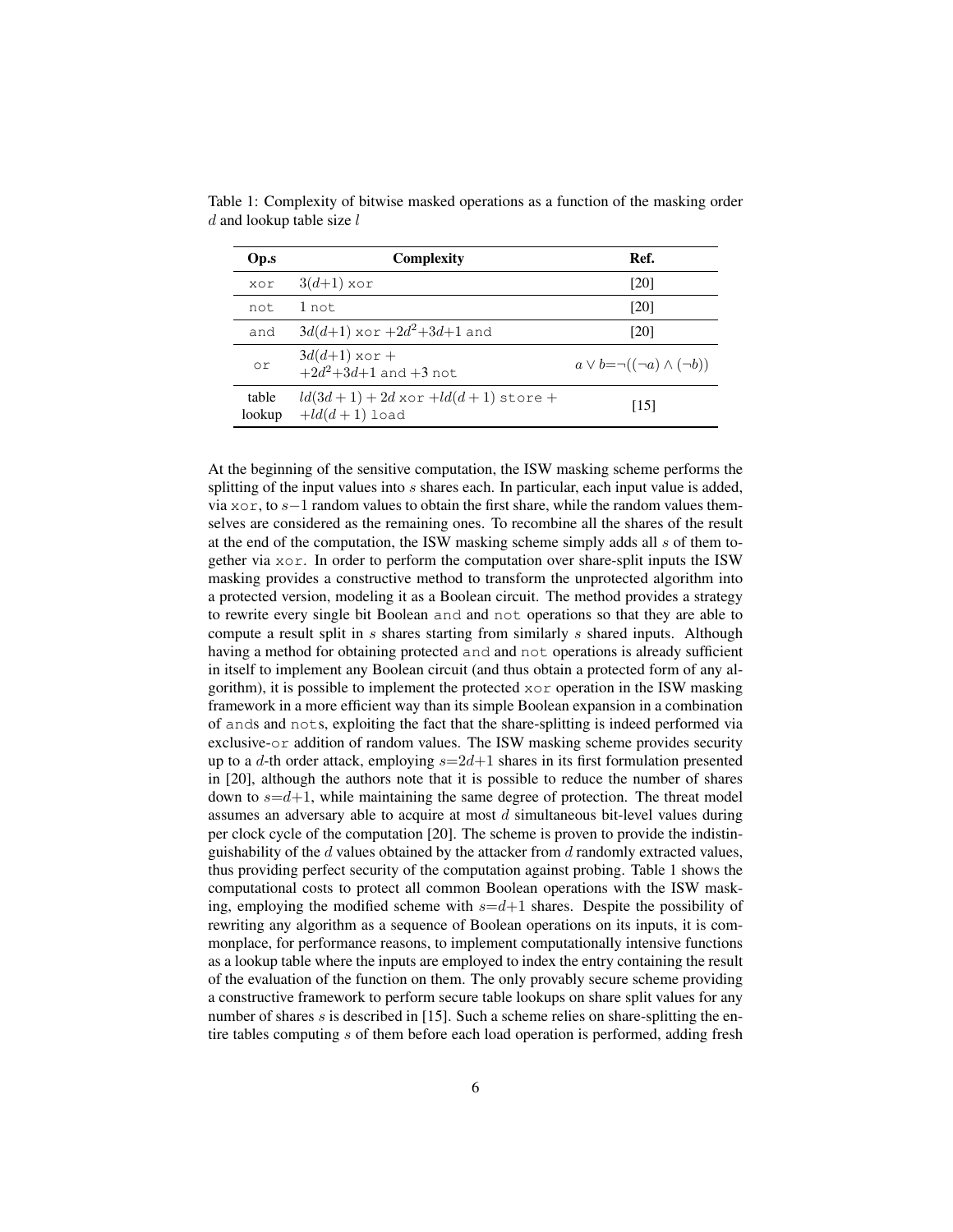randomness to their encoding. As a consequence, the cost of the protection scheme is quite significant, as reported in Table 1. In particular, the author of [15] highlights that such an approach is profitable only in the case where the computation of the tabulated function requires a high number of nonlinear Boolean operations (i.e., ands and ors).

## 3 Automated approaches

This section discusses two recent approaches to automated countermeasure application at design time, as well as a technique to assess the vulnerability of a software implementation to SCAs, highlighting their advantages and disadvantages. All these techniques are implemented by means of specialized compiler passes and can be automatically deployed with minimal intervention of the software developer, who does not need any security background. Thus, the possibility of combining them is worth investigating.

#### 3.1 Automated Vulnerability Analysis

The goal of a SCA vulnerability assessment is to determine the computational difficulty of inferring the secret value employed as the direct or indirect input of a computation from the observation of a physical quantity associated with the intermediate value generated by that computation. The security of a cipher implementation is only as strong as that of the most vulnerable intermediate value computed by any of its instructions. Following the approach described in [5], an instruction is deemed to be vulnerable if it is computationally feasible to compute a model of the physical characteristic of its behavior (e.g., power consumption or EM-emission) for each possible value of the key bits, that concur to the computation of the output value of the instruction. Computing the aforementioned model is the ground on which energy based SCAs are built, as its predictions are matched against the measured behavior of the considered device.

As discussed in Section 2, this computational difficulty depends directly on the number of secret key bits involved in the operation that produced the intermediate value targeted by the attack. Thus, a value computed using only a single bit of the secret key is easiest to attack, whereas the maximum degree of security is achieved by using all bits of the secret key to compute a value. It is worth noting that values that are not computed using any bit of the secret key are irrelevant from the point of view of SCAs, since they carry no useful information.

In [3], a *security-oriented data flow analysis* (SDFA) is introduced, allowing a precise assessment of the vulnerability of each instruction, carried out on the intermediate language of the LLVM compiler [21]. The SDFA, in essence, performs an analysis of the propagation of the key material through the sequence of instructions of the cipher implementation, computing for each bit of an intermediate value the set of cipher key bits from which its computation depends. It is straightforward to understand that, in the first operations of a cipher, only a few bits of the key are combined to generate the intermediate values, but the diffusion properties of the algorithm (usually deemed desirable in a cipher design) guarantee that after a few rounds, all the key bits will be used to compute each bit of any intermediate value. Thus, an attacker can only exploit the first few rounds of the cipher as the target of an SCA, and the SDFA can precisely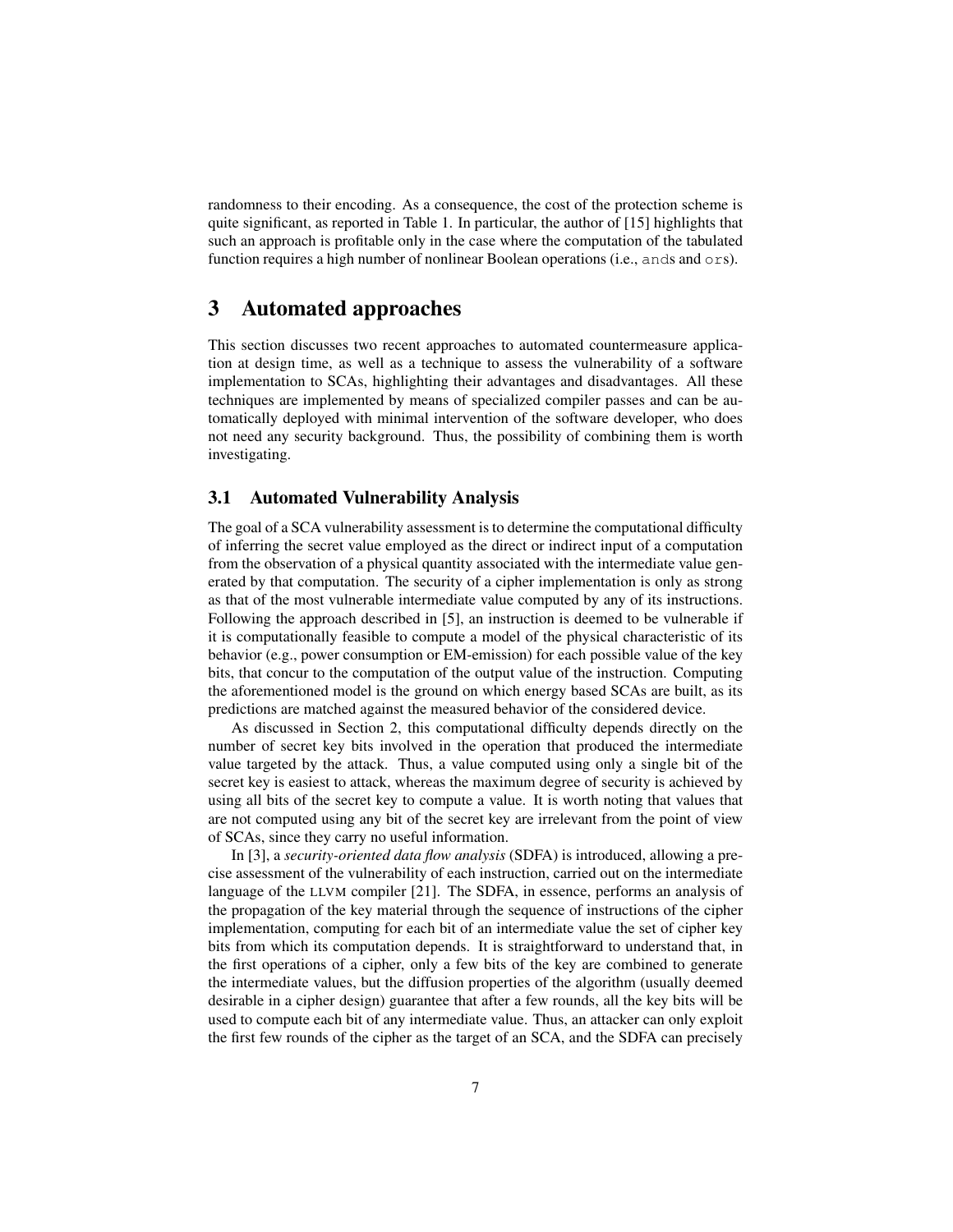identify how many rounds can be practically attacked, as well as the computational effort needed to carry out the attack. Since SCAs can also be carried out considering the ciphertext and targeting the instructions in the last rounds of the cipher, a *backward* version of the SDFA is also introduced to complete the security assessment of the examined implementation. The overall vulnerability of each instruction of the cipher is, once more, the minimum of those reported by the two analyses.

The proposed technique is particularly attractive because it is independent of the source language used to implement the cipher, and is statically computed, without the need to actually run the cipher. In [2], the SDFA has been applied to a wide range of standard block cipher implementations, including the Advanced Encryption Standard (AES), Camellia [11], Triple DES and DES-X, and Serpent [10]. It is worth noting that the SDFA allows to minimize the set of instructions that must be protected, given a desired level of protection. In [2], a masking countermeasure is applied selectively only to the instructions with a vulnerability greater than the desired level of protection, showing that ciphers that are known to be slower in unprotected implementations can actually outperform faster ciphers when countermeasures are applied, thanks to their stronger security guarantees, which reduce the performance overhead of the countermeasure application.

#### 3.2 Code Morphing Countermeasures

The Code Morphing [4] approach aims at altering the side channel profile of the application code, both in terms of power consumption and radiated electromagnetic emissions, thus making the construction of a model of the side channel impossible. Without such a model, the attacker cannot successfully extract the secret information from the side channel.

A modified compiler based on the LLVM framework [21] provides the means to automatically install the necessary countermeasures against passive SCAs. The compiler front-end recognizes custom attributes [4] or additional language keywords [1, 6], used to mark code blocks that need to be protected and arrays of constants accessed through key-dependent values. These markers are propagated through the compiler front-end, and preserved by the compiler optimization passes, so that the protected code regions are never violated (e.g., by compiler optimizations that reorder code).

After code optimization, the compiler pass identifies the sensitive instructions in the protected regions, and replaces each of them with a set of semantically equivalent alternatives. Two methodologies are available to achieve this goal. The first employs a *polymorphic engine* embedded in the application code by the compiler. The polymorphic engine replaces at runtime the sensitive instruction with a randomly selected semantically equivalent alternative. The second, on the other end, employs the *MEET pass*, where the sensitive instruction is removed from the code, and replaced with a selection construct, driven by a value randomly generated at runtime, which selects one of the set of equivalent alternatives to the original instruction.

To produce these semantically equivalent alternatives, the MEET pass (or the polymorphic engine) reads a configuration file that stores, for each sensitive instruction, a list of equivalent code fragments, called a *code tile* [4]. In this configuration file, each sensitive instruction is represented in a normalized format that abstracts from the actual registers and constant operands. Figure 2 shows an example of code tile for an eor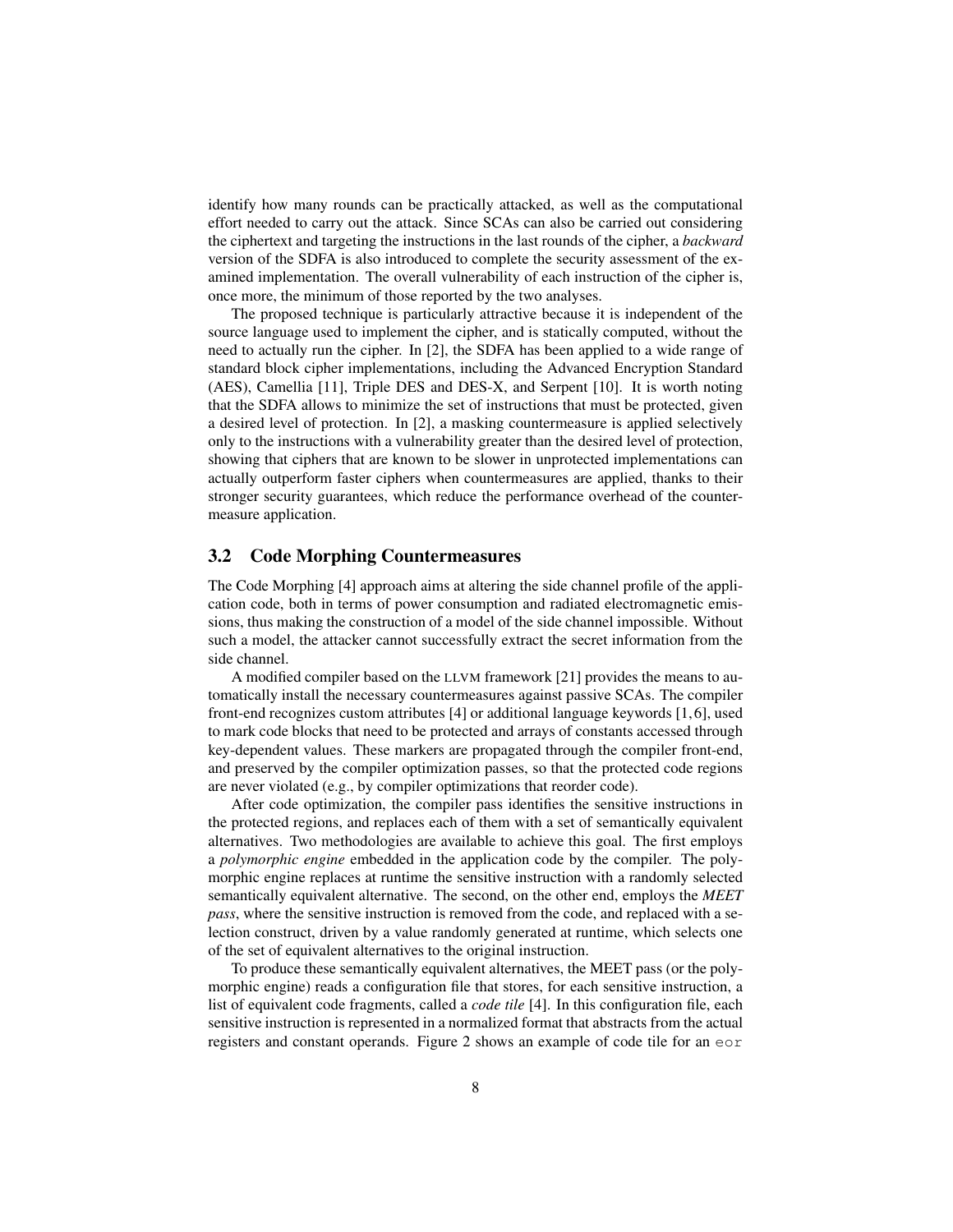```
bic r0,r1,r2
bic r3,r2,r1
orr r0,r0,r3
bic r5,r0,r4
bic r3,r4,r0
orr r5,r5,r3
Figure 2: A semantically
equivalent fragment for eor
r2, r0, r1, both in normal-
ized (top) and denormalized
                          and r0,r1,#0⊕const1
                          and r2,r1,#0⊕¬const1
                          and r0,r0,r2
                          and r0,r1,#0⊕const1
                          and r2,r1,#0⊕const1
                          orr r0,r0,r2
                          Figure 3: Two tiles for and
                          r0,r1,C0
```
instruction, showing its denormalization to match an original sensitive instruction eor r2, r0, r1. Figure 3 shows two code tiles for an and instruction, demonstrating the abstraction of constant values.

Access to lookup tables need separate protection, since equivalent code tiles cannot prevent side channel leakage from the memory bus. The *polymorphic engine* protects lookup table accesses through the application of a random permutation to the allocated array indexes, hiding the access patterns to the substitution table of a symmetric cipher. This access pattern hiding technique has been proposed and detailed in [25, 26].

The MEET pass also protects lookup table accesses through a *share splitting* [24] technique. The share splitting technique splits each value to be stored in memory in multiple shares, which are all random numbers except one, which is the bitwise exclusive or of the original value and all other shares. The shares are combined in the CPU registers, so that the secret value never appears in its unprotected form on the memory bus. Special care must be taken to periodically change the random values used to protect the original one, without leaking information during the refresh operation [6].

### 3.3 Chaff Countermeasures

form (bottom)

The *chaff countermeasure* is a defense strategy against a side-channel attacker who has complete knowledge of the details of a software implementation of a block cipher primitive, and is trying to exfiltrate the secret key through exploiting the information leakage during the decryption of a ciphertext. The attacker is assumed to have no means to access the output of the decryption but can only observe the actions performed by the attacked security system. Practical application scenarios include Intellectual Property (IP) protection for post-deployment firmware updates and keyless entry systems. This countermeasure swarms the attacker with fake-but-plausible side-channel leakages among which the real one is blended. This enables the system designer to detect the attacks as soon as a wrong key is employed to forge system inputs, provided that the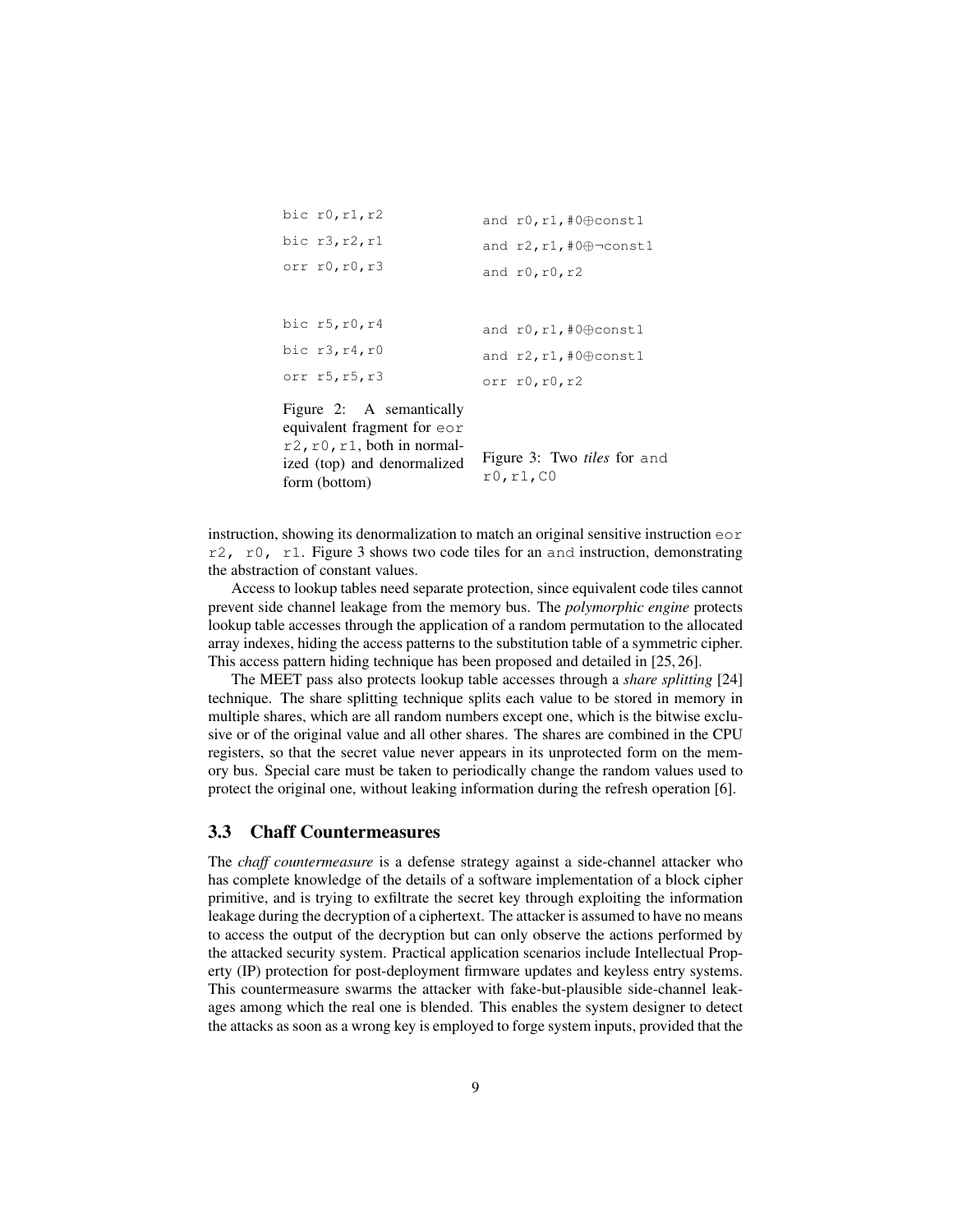### [[ IMAGE DISCARDED DUE TO '/tikz/external/mode=list and make' ]]

Figure 4: Decision tree for selecting the appropriate countermeasure strategy

number of plausible alternative values for the secret key is high enough to have an undetected use of a wrong key with negligible probability. This in turn enables a prompt response to a breach attempt before the attack succeeds, a key feature in domains such as automotive, sensor networks and industrial control. Since the fake leakage is not distinguishable from the real one, the security of the proposed defense strategy is not altered even in case more technically challenging attacks, such as High-Order (HO) analyses or template analyses, are employed to attempt a breach. This is in contrast with typical leakage suppression techniques (e.g., masking and hiding), where the defender attempts to hinder the exploitation of the leaked information raising the required technical effort to lead the attack.

To achieve the chaff property, the device behavior should both report more than one key-dependent behavior as correctly fitting, and make such fitness happen in the same time instants. To achieve this, an execution trace randomization technique similar to Code Morphing is employed so that either the instruction computing the real cipher result, or one of its chaff is executed randomly at each cipher run. Such a randomized scheduling causes the fitness for multiple keys to peak apparently simultaneously, since the side-channel analysis combines a statistically significant amount of measurements from different runs together to compute the fitness of the hypotheses timewise.

The execution trace randomization will thus select, through a random-numbergenerator-driven (RNG-driven) switch-case like construct, one out of many alternate code fragments, each one of which should contain both the real instruction and the corresponding chaff ones. Particular care should be taken in the scheduling of the instructions of each alternate branch of the switch-case construct. Their schedules should be chosen in such a fashion that each instruction is executed an equal amount of times over the same clock cycle, across different runs. A straightforward approach to building these schedules is to emit  $(\text{\#chaft} + 1)!$  alternate code fragments, each of which is made of a permutation of the aforementioned instructions. However, the overhead introduced by such an approach grows very quickly in the number of chaff keys. A viable efficient alternative is to build  $\#\text{chaff} + 1$  alternate code fragments obtaining each one of them as a sequence of 1 instruction rotations, starting from an arbitrary schedule. The resulting code fragments set fits the chaff property requirements, while retaining an overhead which grows only linearly with the number of chaff keys.

### 3.4 Comparative analysis

It is now worth considering the applicability of the three types of countermeasures described above (morphing with the polymorphic engine, morphing with the MEET pass, and chaff) in different use case scenarios, comparing them with a standard masking. First, let us consider the computational overhead imposed by the three countermeasures. All the approaches have been applied to AES128 with tabulated S-boxes. The relative overheads (slowdown) are compared, since different boards (albeit all featuring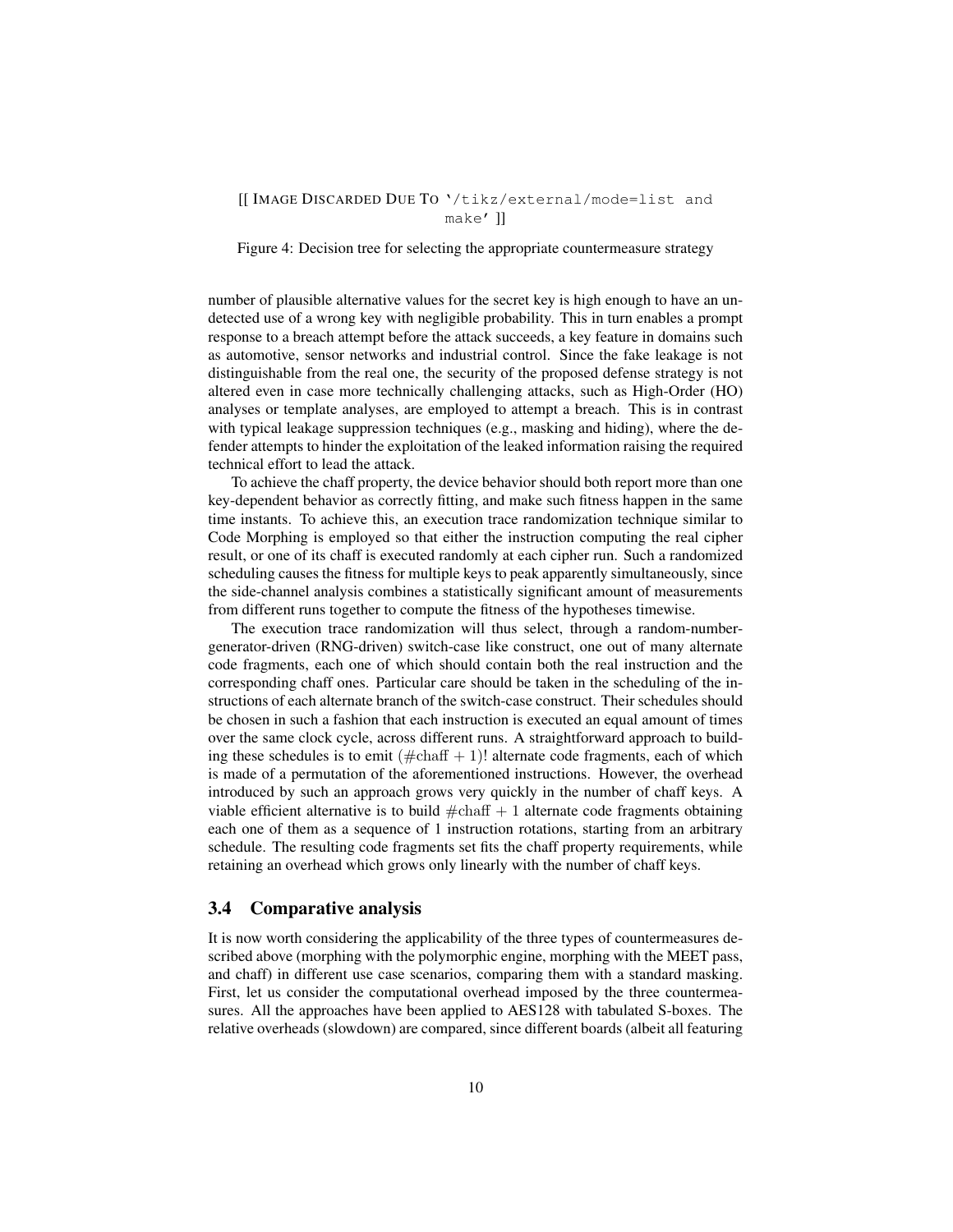ARM-based embedded processors) have been used to obtain the experimental results.

A typical first-order masking, applied to the entire cipher, imposes a major penalty, in the range of  $100 \times [3]$ . Employing the SDFA to pinpoint the vulnerable instructions and protecting only those reduces the overhead to  $42 \times [3]$ .

Code morphing with the polymorphic engine is inefficient if the code is morphed at every call of the protected primitive – the overhead reported in [4] is  $392 \times$ , greater than most masking approaches. The overhead could be reduced employing the SDFA, but it would still be in the range of  $156 \times$ . However, it is possible to trade off some security for performance by performing the morphing action only once every *n* calls, where *n* can be chosen based on the impact on the overlap of the confidence intervals with which the true and the best false guess are estimated. In [4], it is shown that the value of *n* can range between 100 and 3000 without significantly affecting the security (the confidence intervals overlap by more than 79%, and the best false key is always identified with a better confidence than the true key), with an overhead reduced to  $4\times$ and  $0.2 \times$  respectively, even without applying the SDFA. The MEET pass, on the other hand, imposes an overhead of  $4.82 \times$  to  $4.33 \times$ , depending on the specific architecture, which can be lowered to  $2.14 \times 2.42 \times$ , by employing the SDFA to identify the vulnerable instructions and applying the MEET pass only to the AES rounds that include them. The overhead of the chaff countermeasure depends on the number of fake keys desired, which in turn impact the probability the attacker has of guessing the correct key. A single chaff imposes an overhead of  $1.37\times$ , whereas with three chaffs the overhead increases to  $2.28 \times$ . Comparing the above results, the polymorphic engine still provides the fastest countermeasure by one order of magnitude. However, it does have some limitations in its applicability, due to the fact that the polymorphic engine needs the ability to write portions of memory that are labeled as containing executable code. This is not feasible in many microcontrollers. In those cases, the MEET approach provides a suitable alternative. The chaff countermeasure, on the other hand, covers a different use case scenario, where reactive countermeasures are needed in order to detect the attack and raising an alarm (or performing other response actions, including activating self-destruction procedures). The chaff countermeasure is not suitable for scenarios where there is no reaction expected to an attack, because the attacker would then be able to brute force the correct key by trying and verifying all the possible combinations of the false and true key bytes identified through the attack. Finally, the chaff countermeasure cannot be usefully combined with either code morphing approach, but could be combined with standard masking, although the performance impact (in the range of  $200\times$ ) would make it acceptable only in slow-response systems. Figure 4 summarizes in a flowchart how a system designer would select the appropriate tool for applying SCA countermeasures to a cipher implementation.

## 4 Concluding Remarks

This paper provided an overview of techniques for protecting software implementations against SCA that can be applied through the use of a specialized compiler, thus making them amenable to automated application in toolchains for the development of secureby-design systems. These techniques provide protection to the target implementation from different angles, suitable for application in different use case scenarios.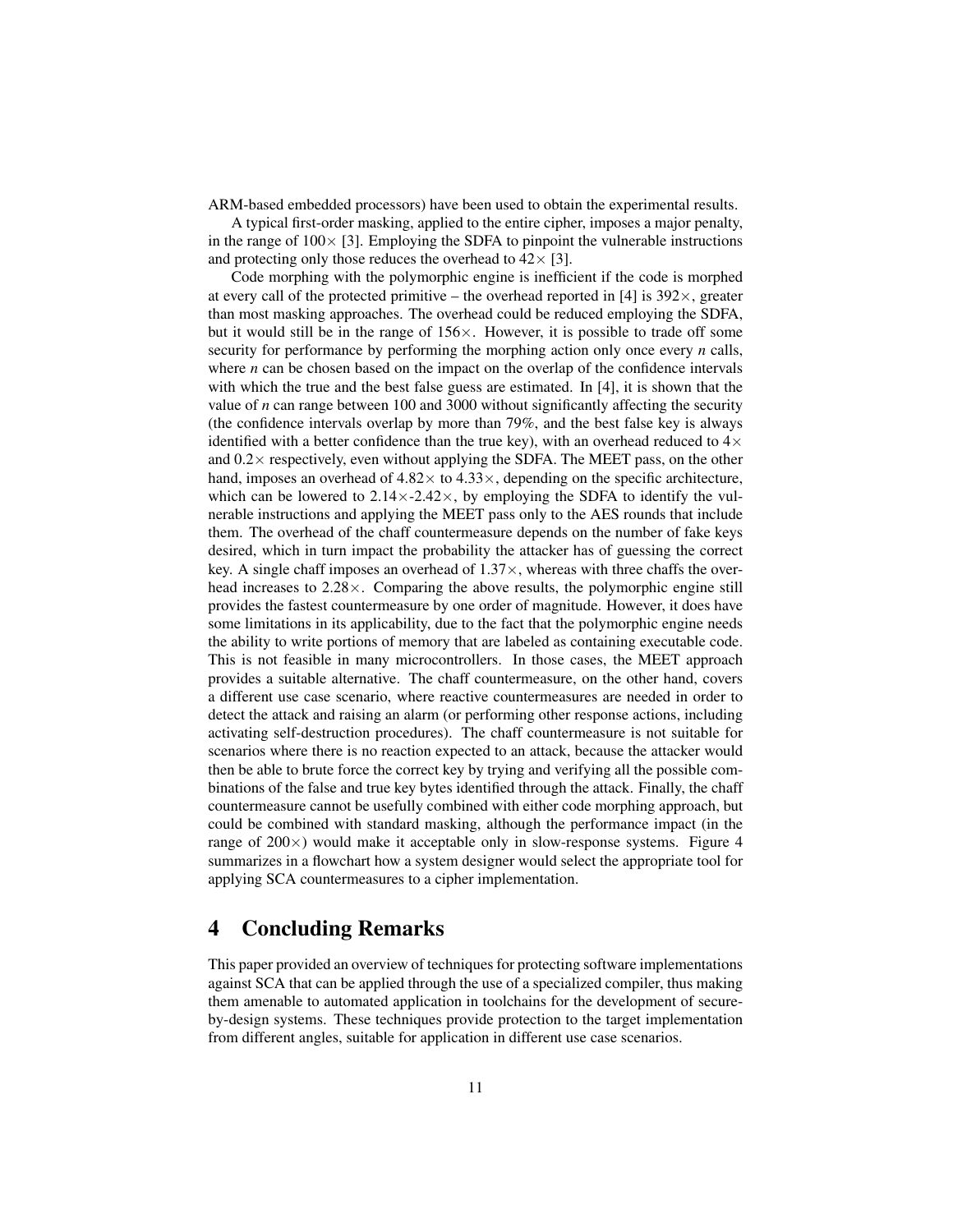## References

- [1] G. Agosta, A. Barenghi, G. Pelosi, and M. Scandale. The MEET Approach: Securing Cryptographic Embedded Software Against Side Channel Attacks. *Computer-Aided Design of Integrated Circuits and Systems, IEEE Transactions on*, 34(8):1320–1333, Aug 2015.
- [2] Giovanni Agosta, Alessandro Barenghi, M. Maggi, and Gerardo Pelosi. Design Space Extension for Secure Implementation of Block Ciphers. *IET Computers & Digital Techniques*, 8(6):256–263, 2014.
- [3] Giovanni Agosta, Alessandro Barenghi, Massimo Maggi, and Gerardo Pelosi. Compiler-based side channel vulnerability analysis and optimized countermeasures application. In *The 50th Annual Design Automation Conference 2013, DAC '13, Austin, TX, USA, May 29 - June 07, 2013*, pages 81:1–81:6. ACM, 2013.
- [4] Giovanni Agosta, Alessandro Barenghi, and Gerardo Pelosi. A code morphing methodology to automate power analysis countermeasures. In Patrick Groeneveld, Donatella Sciuto, and Soha Hassoun, editors, *The 49th Annual Design Automation Conference 2012, DAC '12, San Francisco, CA, USA, June 3-7, 2012*, pages 77–82. ACM, 2012.
- [5] Giovanni Agosta, Alessandro Barenghi, Gerardo Pelosi, and Michele Scandale. Enhancing Passive Side-Channel Attack Resilience through Schedulability Analysis of Data-Dependency Graphs. In *Network and System Security - 7th International Conference, NSS 2013, Madrid, Spain, June 3-4, 2013. Proceedings*, pages 692–698. 2013.
- [6] Giovanni Agosta, Alessandro Barenghi, Gerardo Pelosi, and Michele Scandale. A multiple equivalent execution trace approach to secure cryptographic embedded software. In *The 51st Annual Design Automation Conference 2014, DAC '14, San Francisco, CA, USA, June 1-5, 2014*, pages 210:1–210:6. ACM, 2014.
- [7] Giovanni Agosta, Alessandro Barenghi, Gerardo Pelosi, and Michele Scandale. Information Leakage chaff: Feeding Red Herrings to Side Channel Attackers. In *Proceedings of the 52nd Annual Design Automation Conference, San Francisco, CA, USA, June 7-11, 2015*, pages 33:1–33:6. ACM, 2015.
- [8] Giovanni Agosta, Alessandro Barenghi, Gerardo Pelosi, and Michele Scandale. The MEET approach: Securing cryptographic embedded software against side channel attacks. *IEEE Trans. on CAD of Integrated Circuits and Systems*, 34(8):1320–1333, 2015.
- [9] Giovanni Agosta, Alessandro Barenghi, Gerardo Pelosi, and Michele Scandale. Trace-based schedulability analysis to enhance passive side-channel attack resilience of embedded software. *Information Processing Letters*, 115(2):292–297, 2015.
- [10] Ross J. Anderson, Eli Biham, and Lars R. Knudsen. The Case for Serpent. In *AES Candidate Conference*, pages 349–354, 2000.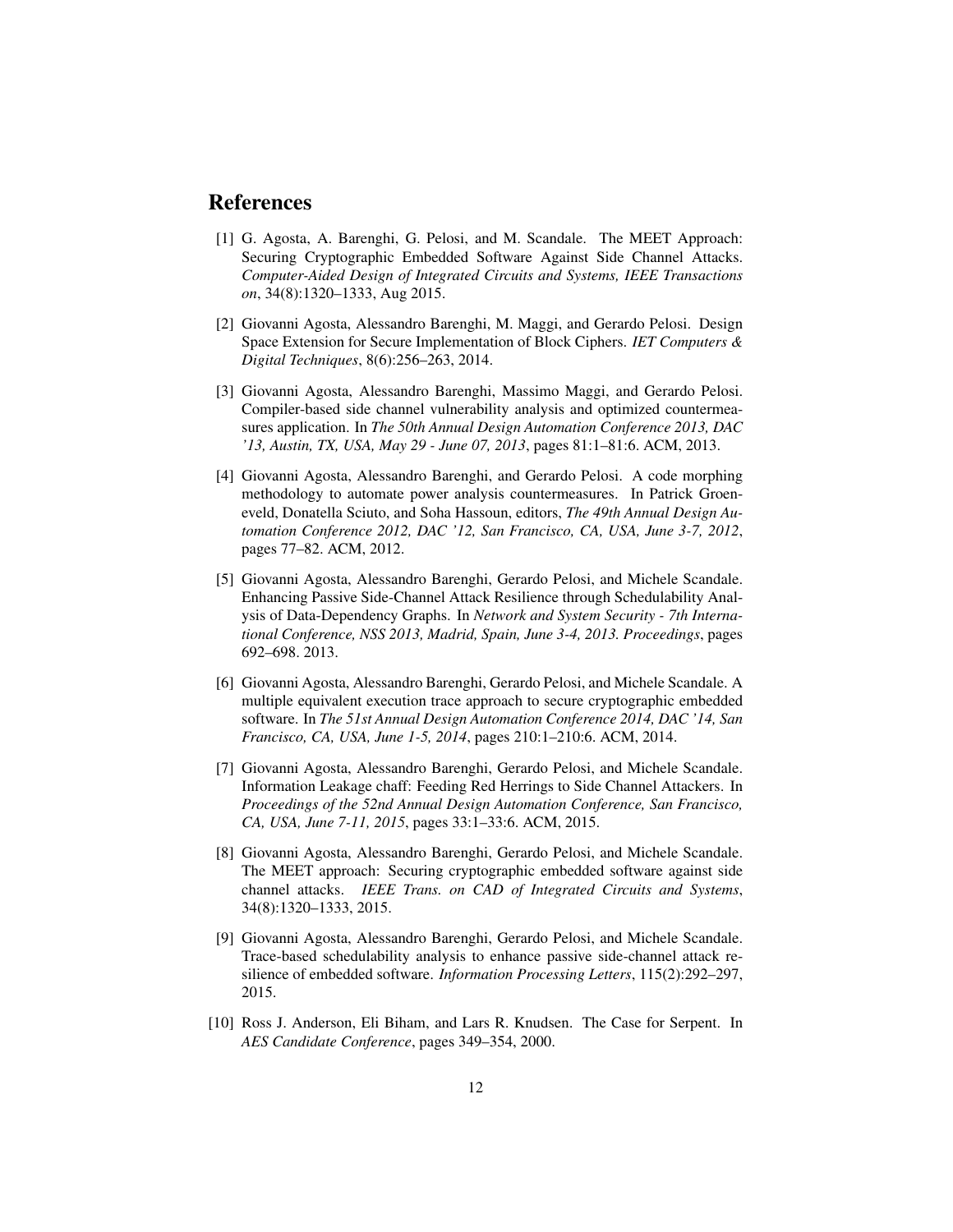- [11] Kazumaro Aoki, Tetsuya Ichikawa, Masayuki Kanda, Mitsuru Matsui, Shiho Moriai, Junko Nakajima, and Toshio Tokita. Specification of Camellia-A 128-Bit Block Cipher, September 2001.
- [12] Josep Balasch, Benedikt Gierlichs, Oscar Reparaz, and Ingrid Verbauwhede. DPA, Bitslicing and Masking at 1 GHz. In *Cryptographic Hardware and Embedded Systems - CHES 2015 - 17th Int.'l Workshop, Saint-Malo, France, September 13-16, 2015, Proceedings*, pages 599–619, 2015.
- [13] Alessandro Barenghi, Gerardo Pelosi, and Yannick Teglia. Information Leakage Discovery Techniques to Enhance Secure Chip Design. In Claudio Agostino Ardagna and Jianying Zhou, editors, *Information Security Theory and Practice. Security and Privacy of Mobile Devices in Wireless Communication - 5th IFIP WG 11.2 Int.'l Workshop, WISTP 2011, Heraklion, Crete, Greece, June 1-3, 2011. Proceedings*, volume 6633 of *LNCS*, pages 128–143. Springer, 2011.
- [14] Christian Boit, Clemens Helfmeier, and Uwe Kerst. Security Risks Posed by Modern IC Debug & Diagnosis Tools. In *2013 Workshop on Fault Diagnosis and Tolerance in Cryptography, Los Alamitos, CA, USA, August 20, 2013*, pages 3–11, 2013.
- [15] Jean-Sébastien Coron. Higher Order Masking of Look-Up Tables. In *Advances in Cryptology - EUROCRYPT 2014 - 33rd Annual International Conference on the Theory and Applications of Cryptographic Techniques, Copenhagen, Denmark, May 11-15, 2014. Proceedings*, pages 441–458, 2014.
- [16] Jean-Sébastien Coron and Ilya Kizhvatov. Analysis and Improvement of the Random Delay Countermeasure of CHES 2009. In *Cryptographic Hardware and Embedded Systems*, pages 95–109, 2010.
- [17] Hassan Eldib, Chao Wang, and Patrick Schaumont. Formal Verification of Software Countermeasures against Side-Channel Attacks. *ACM Trans. Softw. Eng. Methodol.*, 24(2):11:1–11:24, 2014.
- [18] Flavio D. Garcia, Peter van Rossum, Roel Verdult, and Ronny Wichers Schreur. Wirelessly Pickpocketing a Mifare Classic Card. In *30th IEEE Symposium on Security and Privacy (S&P 2009), 17-20 May 2009, Oakland, California, USA*, pages 3–15, 2009.
- [19] Xu Guo, Junfeng Fan, Patrick Schaumont, and Ingrid Verbauwhede. Programmable and Parallel ECC Coprocessor Architecture: Tradeoffs between Area, Speed and Security. In *Cryptographic Hardware and Embedded Systems - CHES 2009, 11th International Workshop, Lausanne, Switzerland, September 6-9, 2009, Proceedings*, pages 289–303, 2009.
- [20] Yuval Ishai, Amit Sahai, and David Wagner. Private Circuits: Securing Hardware against Probing Attacks. In *Advances in Cryptology - CRYPTO 2003, 23rd Annual International Cryptology Conference, Santa Barbara, California, USA, August 17-21, 2003, Proceedings*, pages 463–481, 2003.